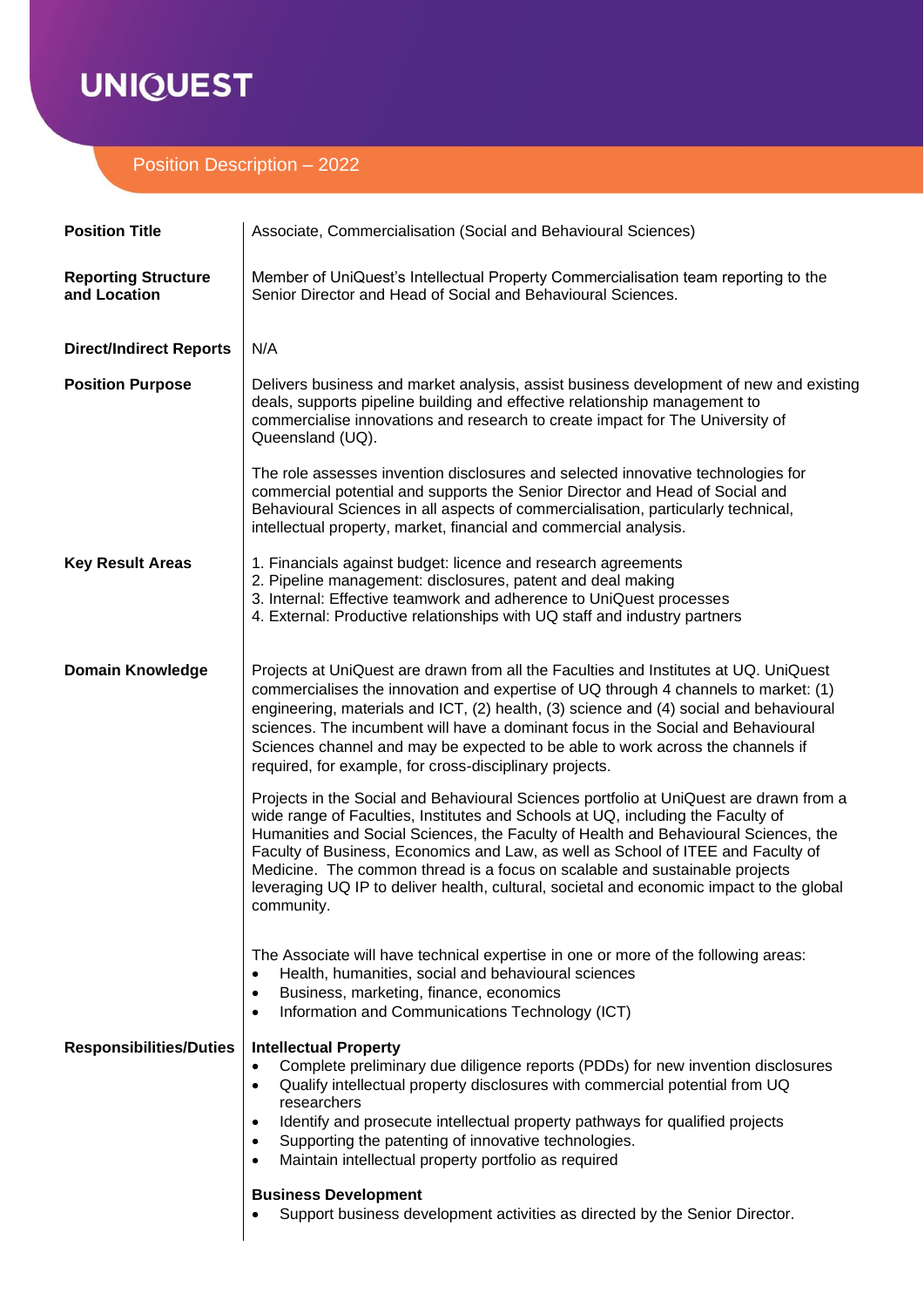## **Stakeholder Engagement**

- Work closely with the Senior Director and UQ researchers to identify, protect, market and commercially exploit UQ intellectual property
- Develop a comprehensive understanding of research capabilities and assets of UQ and relevant researchers in this field across all UQ Faculties, Schools and Institutes
- Build and maintain strong relationships with the world-class researchers and research teams at UQ and work with new researchers to ensure that they are introduced and mentored with respect to commercialisation

### **Commercialisation Pipeline Building**

- Contribute to the company's program of activities for stimulating commercialisation and entrepreneurship in the UQ research community
- Prepare and qualify commercialisation plans, including timelines and budgets for prospective opportunities
- Prepare information on deal comparable and currently acceptable industry terms for transactions to support project negotiations
- Support other team members on the structuring and negotiation of transactions
- Work with the UniQuest IP Commercialisation team to ensure efficient portfolio prioritisation and resourcing across the group
- Work with the Senior Director to identify and facilitate funding for commercialisation projects, including grants, investments, proof of concept funding
- Assist with the preparation of funding applications, including project budgets where appropriate

### **Other**

- Fully support UniQuest's values, policies and procedures including WH&S and risk management.
- Perform other tasks appropriate to the role and as requested by the Senior Director and Head of Social and Behavioural Sciences.
- Provide to the team relevant advice, improvements and innovations with respect to commercialisation and engagement initiatives.
- Provide written reports as requested from time to time

### **Sector specific knowledge and experience**

- Tertiary qualifications in a field relevant to the position (for example psychology, public health, digital technology, business), preferably to post-graduate level.
- Experience in a relevant industry sector

### **Technology commercialisation knowledge and experience**

- Some experience in evaluating technologies from technical, financial, competitor and market perspectives.
- Some experience in supporting the conversion of academic science into commercial solutions for industry problems through various communication and marketing mediums.
- Basic understanding of intellectual property principles and procedures.

#### **University knowledge and experience**

- Experience in developing relationships with researchers.
- Familiarity with university research and needs of researchers.
- Exposure to commercialisation in an academic environment.

#### **Skills and Personal Attributes**

- Planning and time management
- Managing emotions
- Being accountable
- Asking for feedback

#### **Qualifications, Knowledge and Experience**